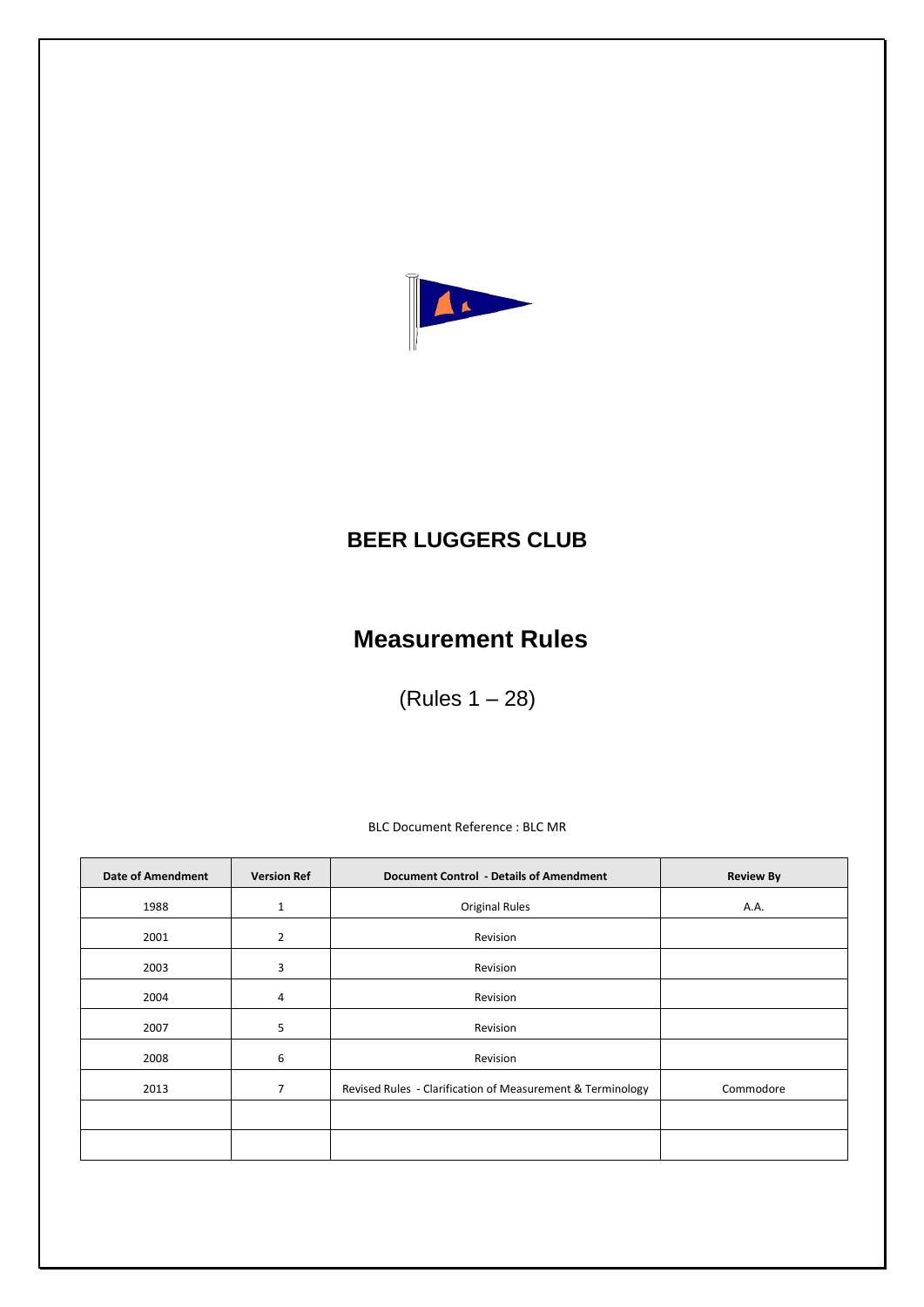

## **Measurement Rules - 2013**

- **1.** Length overall (LOA) must exceed 13" but not exceed 18'06" to be measured from the fore side of stem to the aft side of transom, or stern post if fitted.
- **2.** The total length of the foremast shall not exceed 1.33 of the length overall.
- **3.** The head of any sail must not exceed twice the length of the luff.
- **4.** Dipping lugs'l foresail & standing lug mizzen only. When the weather demands, boats are permitted to finish a race either without their mizzen or without their foresail and with the mizzen set on the foremast.
- **5.** Wooden masts only are allowed. All other spars must be of wood grp or metal (includes bumkin, mizzen yard and outrigger) except (in the interest of safety due to weight reduction aloft) foresail yards which may also be of carbon fibre. Yards must be hoisted by means of a rope halyard attached to a metal rack. Wooden rudders only are allowed. Hull, deck and stiffening components (e.g. frames, thwarts, ribs, knees etc.) must be of wood, grp or metal.
- **6.** There must be a minimum 4 rope shrouds on the foremast and 2 rope shrouds on the mizzen mast. All shrouds must be one continuous length and tied off with a rolling hitch. No wire shrouds are allowed.
- **7.** Sails must be tied to yards with robands.
- **8.** No underwater extensions, except rudder.
- **9.** (a) Boats should have an inboard engine in working order
	- (b) The engine should be properly coupled to the propeller
	- (c) The propeller should be of the fixed blade type with a minimum 3 blades
	- (d) The propeller and engine together must be adequate to propel the boat.
- **10.** The measured draft amidships should be no greater than LOA divided by 9.
- **11.** The measured draft amidships when heeled should be no greater than LOA divided by 9.
- **12.** Winches are not allowed on any part of the rigging, snubbers and ratchet blocks are allowed for sheets.
- **13.** No spar may be longer than the foremast.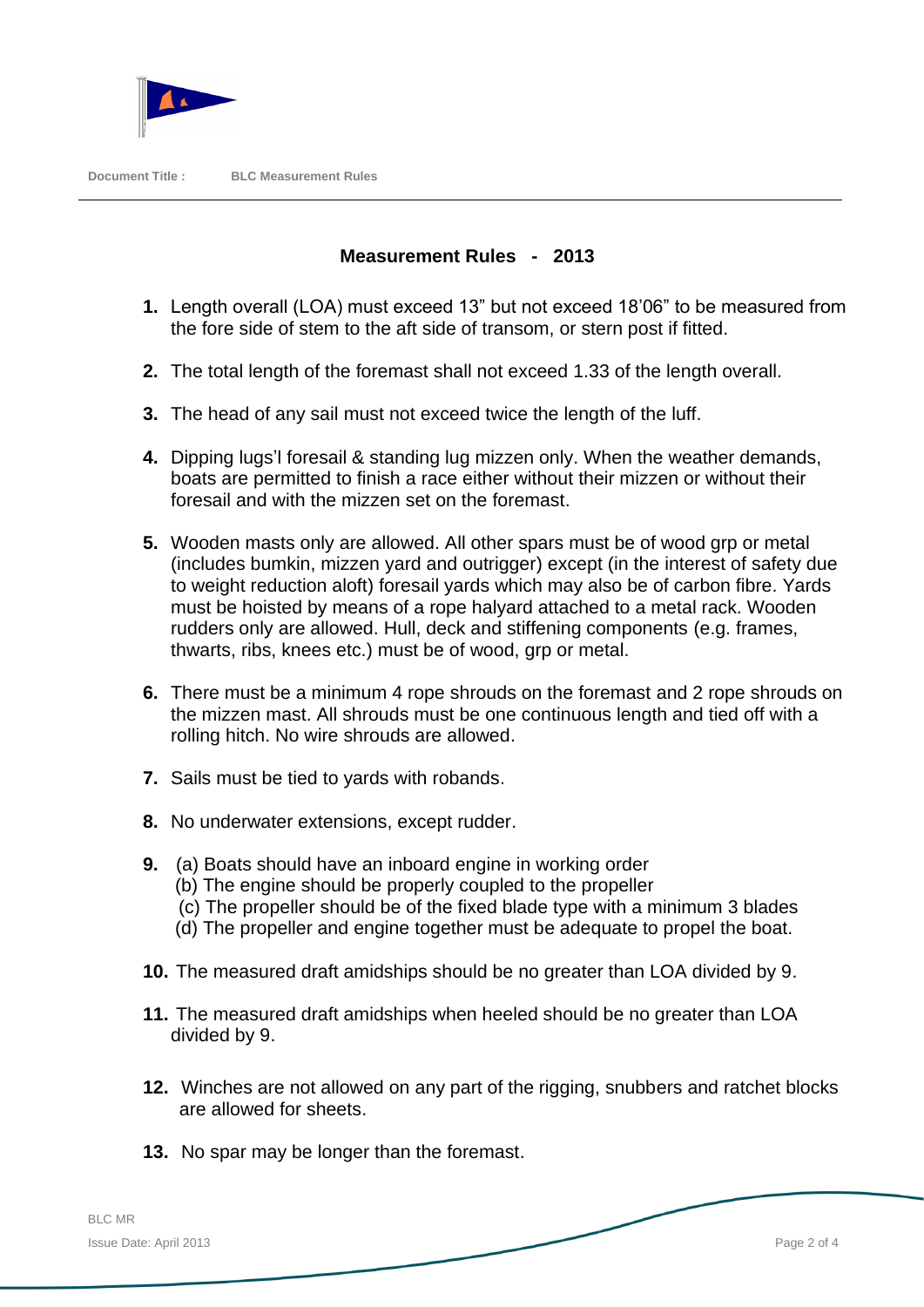

- **14.** The angle between the luff and head of the foresail and mizzen when laid on sail loft floor must not exceed 160 degrees.
- **15.** One mast is allowed per 10 feet of boat length or part thereof.
- **16.** Transom stern no counter, no canoe.
- **17.** Boat to be of general working shape with long rocker type (not yacht shaped) keel. The spirit of the rules does not allow for boats that are too far removed from the original "Beer Beach Boat" design. Prospective owners are advised to take advice from the committee.
- **18.** Only one suit of sails is to be used for the whole of the series; however, an alternate foresail for heavy weather is permissible (all sails must be passed by the committee).
- **19.** No radial cut sails are allowed.
- **20.** Safety Equipment anchor & sufficient warp, pump or bailer, painter, knife, pair of oars & rowlocks. Sufficient buoyancy must be provided for each member of the crew. If the red & yellow flag is flown from the Clubhouse, each individual must wear either a buoyancy aid or a lifejacket.
- **21.** Boats that have been accepted under previous versions of the rules may continue to do so, even if they fall outside the current rules 1 - 17, but all boats must still be accepted annually by the committee and any disputes settled by the committee. Owners are advised to consult the committee before making any alteration to their boat or rig which is not clearly defined in these rules and especially if that alteration threatens the spirit of the rules.
- **22.** All boats shall carry sufficient buoyancy to keep both boat & crew afloat in addition to their personal buoyancy.
- **23.** Hulls to be constructed in traditional timber form of either clenched clinker or carvel. Additionally, hulls may be constructed of glass re-enforced plastic (GRP) in a single laminated skin. The rules do not permit any form of cored construction.
- **24.** Maximum beam not to exceed 0.45 of LOA (length overall).
- **25.** The transom width shall not be less than 0.145 of LOA measured at the deck line.